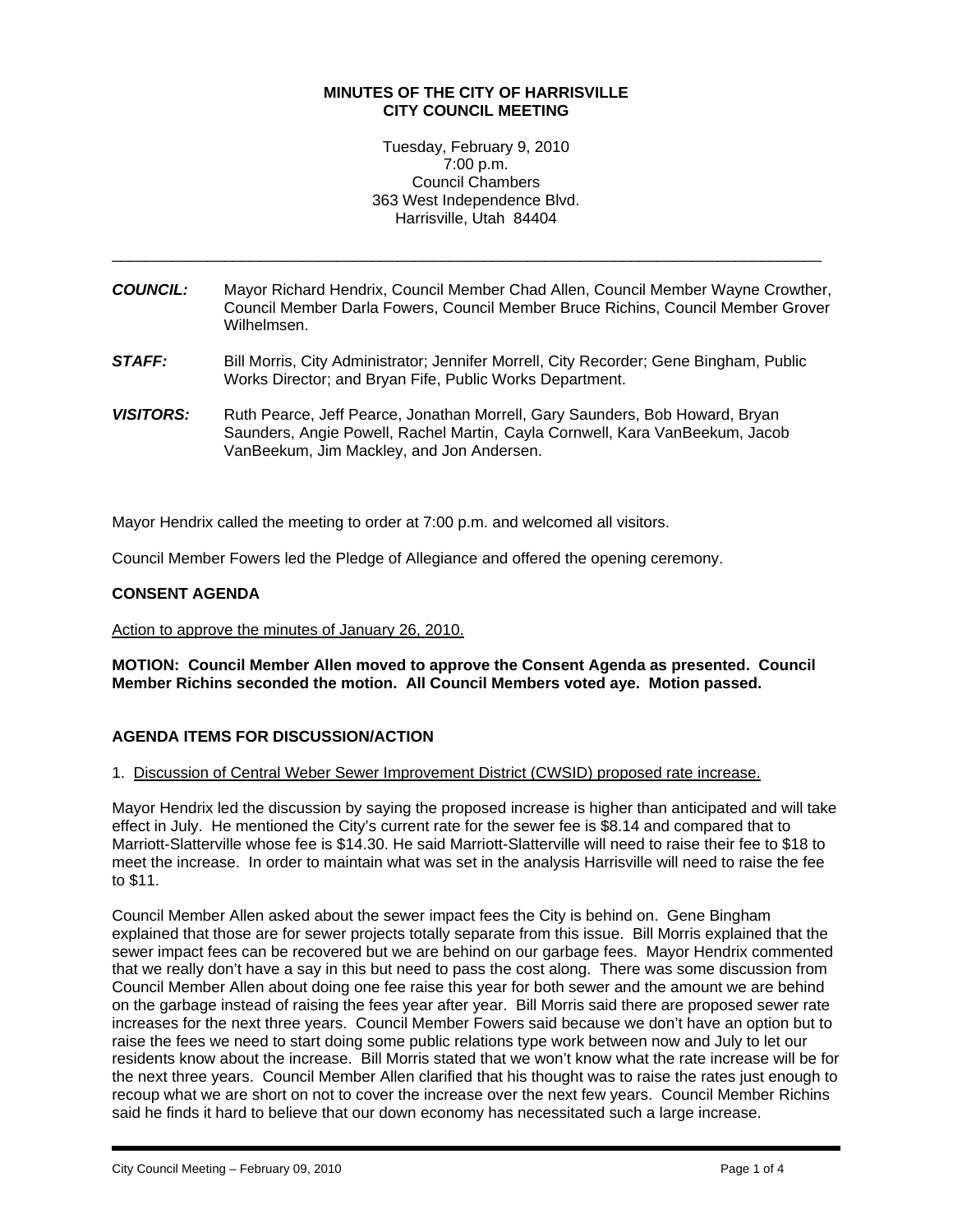There was some discussion on getting more information about what the increased rate is being used for and inviting the CWSID to come to a City Council meeting. Council Member Richins said he is grateful that the Mayor is on the CWSID board and is able to get information for the Council. Mayor Hendrix said there will be more discussion on this before the budget is set. Bill Morris explained that the Mayor is writing a state of the city article for the newsletter and the web site. It will let residents know there is no tax increase this year, the City has paid off its bond, and has no debt. It will also say that CWSID is raising its rates and those fees will be passed on to the users, clarifying that Harrisville City is not responsible for raising their rates.

# 2. Report on "Meet the Legislators Day".

Council Member Richins explained that this is the third year the Youth City Council has participated, with ten of their sixteen members attending. Council Member Richins gave a brief overview of their day saying the keynote speaker was former New York City Mayor Rudy Guliani who spoke about the challenges he faced as mayor. They also heard from former baseball player Dale Murphy. He said they enjoyed a nice luncheon, took a tour of the State Capitol, and were able to witness some senate and legislature meetings. Council Member Richins asked Youth City Council Mayor Cayla Cornwell to share her thoughts. She said it was a fun experience to see what goes on and enjoyed hearing Dale Murphy talk about how to succeed. She also liked the food and seeing other kids that were involved. Jonathan Morrell said it was fun. He enjoyed seeing the capital building and would like to go again. Brian Saunders said he liked hearing Mayor Guliani talk about the murders in New York City and how he cracked down on it. He also liked the tour of the capital. Kara VanBeekum said it was fun touring the capital and sitting through some of the meetings. She said she was surprised to see what problems they solve that often go unnoticed by people. Jacob VanBeekum said the food was okay and he liked the tour of the capital and all the statues. Council Member Richins said there were 500 Youth City Council members in attendance. One thing that stood out to him was former Mayor Guliani talking about all the people in the city on welfare and how he changed the title of the welfare office to "job placement office". He also gave people an incentive to get a job or made those who could work for their welfare.

- 3. Public Comments.
- 4. Mayor/Council Follow-up.

Council Member Wilhelmsen talked about Heritage Days which will be held July 30<sup>th</sup> & 31<sup>st</sup>. He said they are working to come up with a theme, organize committees, and are sending out emails for volunteers. They will have something coming soon for the newsletter. Council Member Allen was approached by Aaron Fields who would like to talk to the Council about the prospect of combining Heritage Days with Founders Day and Cherry Days. Mayor Hendrix says he meets with the mayors of North Ogden and Pleasant View once a month and will discuss it with them. If they want to go forward with that idea they can be included on a future Council agenda.

Council Member Richins introduced Jon Andersen, a Harrisville resident, who is the Public Works and Parks & Recreation Director for South Ogden City. He was invited to come and answer questions for a proposed splash pad. He said the South Ogden splash pad cost \$250,000. He gave the days and hours of operation and said the amount of use the park is getting is phenomenal. The peak hours are between 10 a.m. and 2 p.m. and they average 150-250 people an hour.

Mr. Andersen talked about the mechanics of the splash pad and how it works as well as the requirements for testing from the health department. One thing they learned from experience was the necessity of building a hand rail around the splash pad and installing a drain system all the way around. He said they have a playground close by with wood chips that initially caused havoc on the pump systems but they have things down to a science now. Mayor Hendrix asked about the requirement to put the splash pad close to a rest room. Mr. Andersen confirmed it was a requirement and said that is where they have their pumps located. He also mentioned the cost for chemicals averages \$1500 a year to treat the water. Mayor Hendrix asked about parking.

Mr. Andersen said they had 15-20 stalls in the park, have added an additional 10-15 stalls, and implemented an agreement for overflow parking with the Ogden Athletic Club. He also talked about looking closely at vendors and the features of the spray products. Their features are universal and interchangeable.

i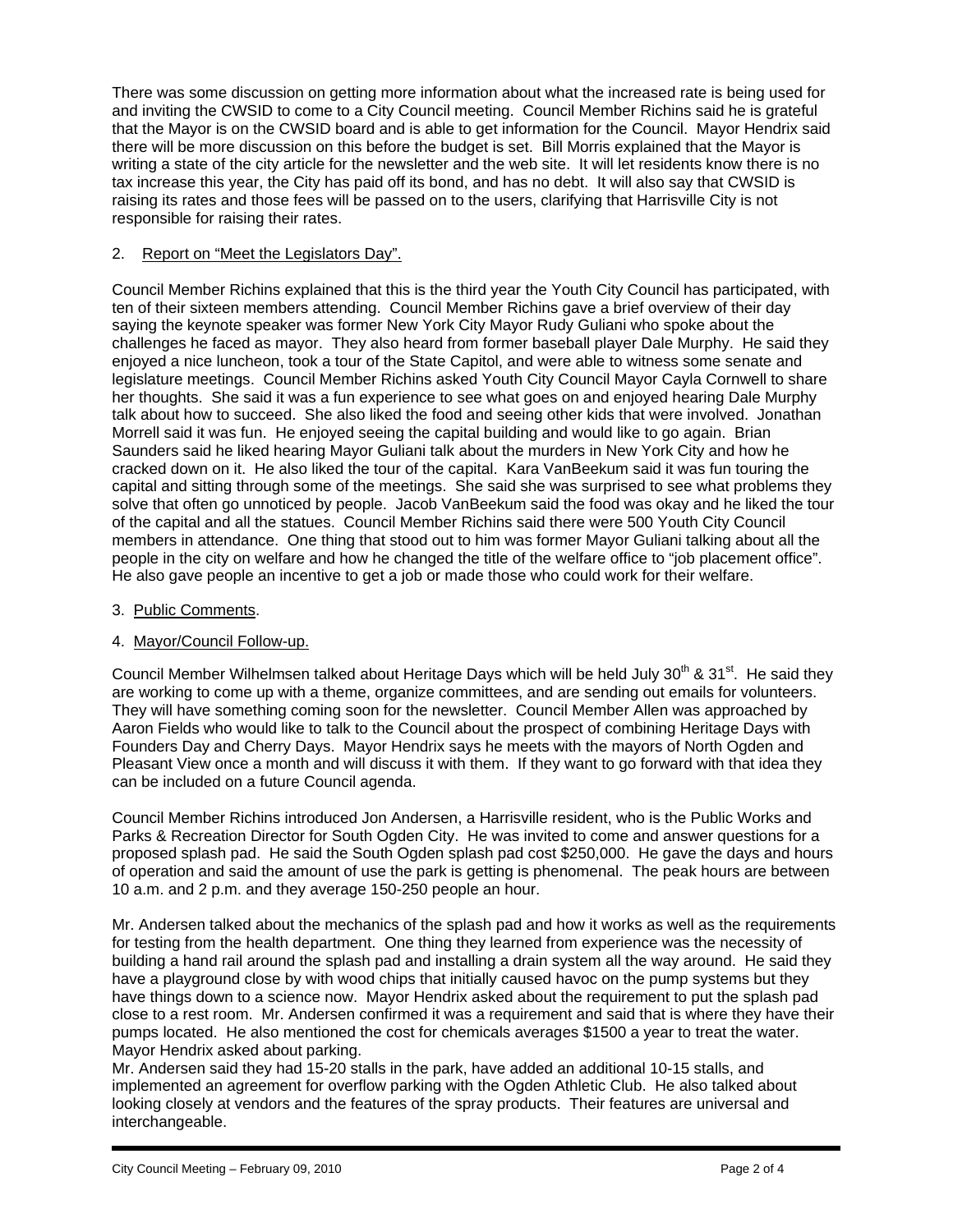Council Member Fowers asked if they have any adult supervision. Mr. Andersen said they do not; however, he did hire some college kids part-time to help alleviate problems they were having with litter in the bowery. They make sure the area is clean prior to each reservation time. Council Member Wilhelmsen asked about maintenance and operation costs. Mr. Andersen said their electric bill did go up and averages \$400-\$600 a month because the pumps run all the time. Council Member Richins asked what Riverdale City has learned from South Ogden in designing their park. Mr. Andersen said the main thing was South Ogden lost a lot of grass the first year because the grass was right up against the splash pad. They have extended the sidewalk further out and added a curved drainage system which now contains the water.

Council Member Fowers asked if they have had any liability issues. Mr. Andersen said none that he is aware of. Council Member Wilhelmsen asked about problems with vandalism. Mr. Andersen said they have had very little and it's been limited due to the high foot traffic in the park. Council Member Allen asked if Mr. Andersen would support a splash pad in Harrisville. He said as a resident, he would love it. He feels the splash pad "really gives you the biggest bang for your buck" and he is still amazed at all the people it draws in. Council Member Wilhelmsen asked if there was any other maintenance or restoration that could be expected. Mr. Andersen said the main thing is removing hard water deposits, maintenance of pumps, and cleaning the nozzles.

Council Member Fowers asked Mr. Andersen what he thought the greatest pro and the greatest con was. He said the pro is the use it gets is phenomenal, the con is the maintenance. Mayor Hendrix asked if there is shade for mothers bringing kids over. Mr. Andersen said that is the thing they lack, but people bring their own shade and umbrellas. He also said people have been respective of bowery reservations and have been self policing. Council Member Allen asked if he would suggest a fence around it to keep people out when it's closed. Mr. Andersen said no, once it shuts down the crowd goes away and adding a fence could be a liability issue. He also added that they have a strong police presence in the park. Bill Morris said the City has included a video surveillance system in with the grant.

#### Adjournment

## **Being no further business, Mayor Hendrix moved to adjourn the City Council meeting at 7:55 p.m.**

*The content of the minutes is not intended, nor are they submitted, as a verbatim transcription of the meeting. These minutes are a brief overview of what occurred at the meeting.* 

> **RICHARD HENDRIX Mayor**

\_\_\_\_\_\_\_\_\_\_\_\_\_\_\_\_\_\_\_\_\_\_\_\_\_\_\_\_\_\_\_\_

**ATTEST:** 

i

\_\_\_\_\_\_\_\_\_\_\_\_\_\_\_\_\_\_\_\_\_\_\_\_\_ **JENNIFER MORRELL City Recorder** 

Approved this 23rd day of February 2010